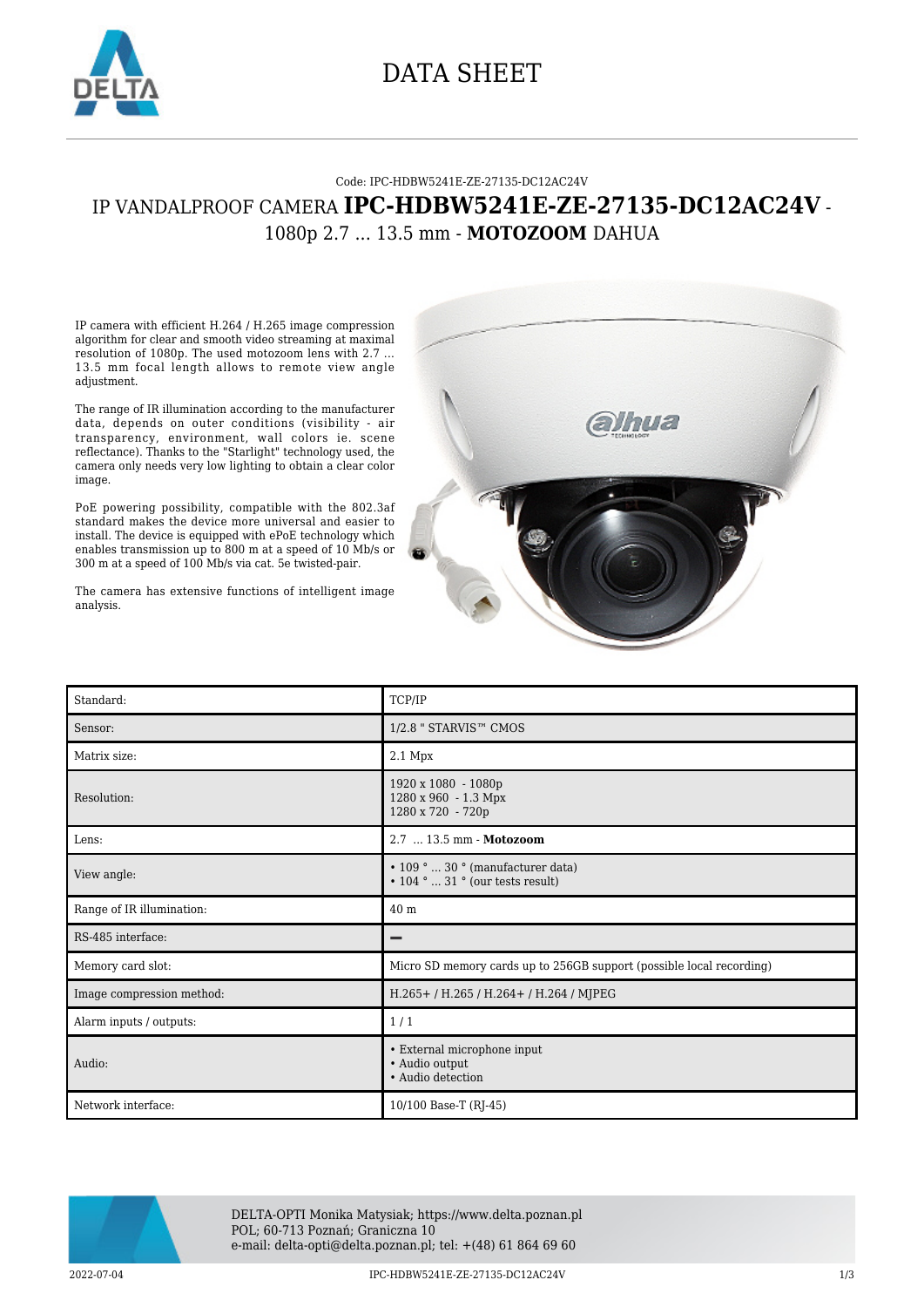

## DATA SHEET

| Network protocols:             | IPv4/IPv6, HTTP, HTTPS, TCP, UDP, ARP, RTP, RTSP, RTCP, RTMP, SMTP, FTP,<br>SFTP, DHCP, DNS, DDNS, PPPoE, SNMP, QoS, UPnP, NTP, Multicast, ICMP, IGMP,<br>NFS, PPPoE, IEEE 802.1x, SNMP                                                                                                                                                                                                                                                                                                                                                                                                                                                                                                                                                                                                                                                                                                                                  |
|--------------------------------|--------------------------------------------------------------------------------------------------------------------------------------------------------------------------------------------------------------------------------------------------------------------------------------------------------------------------------------------------------------------------------------------------------------------------------------------------------------------------------------------------------------------------------------------------------------------------------------------------------------------------------------------------------------------------------------------------------------------------------------------------------------------------------------------------------------------------------------------------------------------------------------------------------------------------|
| <b>WEB</b> Server:             | Built-in, Web Viewer                                                                                                                                                                                                                                                                                                                                                                                                                                                                                                                                                                                                                                                                                                                                                                                                                                                                                                     |
| Max. number of on-line users:  | 20                                                                                                                                                                                                                                                                                                                                                                                                                                                                                                                                                                                                                                                                                                                                                                                                                                                                                                                       |
| ONVIF:                         | 18.12                                                                                                                                                                                                                                                                                                                                                                                                                                                                                                                                                                                                                                                                                                                                                                                                                                                                                                                    |
| Main stream frame rate:        | 25 fps @ 1080p                                                                                                                                                                                                                                                                                                                                                                                                                                                                                                                                                                                                                                                                                                                                                                                                                                                                                                           |
| Mobile phones support:         | Port no.: 37777 or access by a cloud (P2P)<br>• Android: Free application DMSS<br>• iOS (iPhone): Free application DMSS                                                                                                                                                                                                                                                                                                                                                                                                                                                                                                                                                                                                                                                                                                                                                                                                  |
| Default IP address:            | 192.168.1.108                                                                                                                                                                                                                                                                                                                                                                                                                                                                                                                                                                                                                                                                                                                                                                                                                                                                                                            |
| Default admin user / password: | $admin / -$<br>The administrator password should be set at the first start                                                                                                                                                                                                                                                                                                                                                                                                                                                                                                                                                                                                                                                                                                                                                                                                                                               |
| Web browser access ports:      | 80, 37777                                                                                                                                                                                                                                                                                                                                                                                                                                                                                                                                                                                                                                                                                                                                                                                                                                                                                                                |
| PC client access ports:        | 37777                                                                                                                                                                                                                                                                                                                                                                                                                                                                                                                                                                                                                                                                                                                                                                                                                                                                                                                    |
| Mobile client access ports:    | 37777                                                                                                                                                                                                                                                                                                                                                                                                                                                                                                                                                                                                                                                                                                                                                                                                                                                                                                                    |
| Port ONVIF:                    | 80                                                                                                                                                                                                                                                                                                                                                                                                                                                                                                                                                                                                                                                                                                                                                                                                                                                                                                                       |
| RTSP URL:                      | rtsp://admin.hasb $@192.168.1.108.554/cam/realmonitor?channel=1$ &subtype=0 -<br>Main stream<br>rtsp://admin.hasho $@192.168.1.108.554$ /cam/realmonitor?channel=1&subtype=1 - Sub<br>stream                                                                                                                                                                                                                                                                                                                                                                                                                                                                                                                                                                                                                                                                                                                             |
|                                | • Motozoom lens<br>• WDR - 120 dB - Wide Dynamic Range                                                                                                                                                                                                                                                                                                                                                                                                                                                                                                                                                                                                                                                                                                                                                                                                                                                                   |
| Main features:                 | • 3D-DNR - Digital Noise Reduction<br>• EIS - Electronic Image Stabilization<br>• F-DNR (Defog) - Reduction of image noise caused by precipitation<br>• ROI - improve the quality of selected parts of image<br>• BLC - configurable Back Light Compensation<br>• HLC - High Light Compensation (spot)<br>• ICR - Movable InfraRed filter<br>• Motion Detection<br>• Configurable Privacy Zones<br>• Auto White Balance<br>• Sharpness - sharper image outlines<br>• Mirror - Mirror image<br>• Heat map - the selection in the image by corresponding colors the areas with<br>different traffic<br>• IVS analysis : crossing the line (tripwire), intrusion - classification of people and<br>vehicles, abandoned/missing object, illegal parking, detection of people gathering,<br>people counting - support for 4 independent detection areas, face detection - supports<br>6 types of facial attributes extraction |
| Power supply:                  | • PoE $(802.3af)$ ,<br>$\cdot$ ePoE,<br>$\cdot$ 12 V DC / 980 mA,<br>• 24 V AC / 490 mA                                                                                                                                                                                                                                                                                                                                                                                                                                                                                                                                                                                                                                                                                                                                                                                                                                  |
| Power consumption:             | $\leq$ 11.8 W                                                                                                                                                                                                                                                                                                                                                                                                                                                                                                                                                                                                                                                                                                                                                                                                                                                                                                            |
| Housing:                       | Dome - Metal                                                                                                                                                                                                                                                                                                                                                                                                                                                                                                                                                                                                                                                                                                                                                                                                                                                                                                             |
| Color:                         | White                                                                                                                                                                                                                                                                                                                                                                                                                                                                                                                                                                                                                                                                                                                                                                                                                                                                                                                    |



DELTA-OPTI Monika Matysiak; https://www.delta.poznan.pl POL; 60-713 Poznań; Graniczna 10 e-mail: delta-opti@delta.poznan.pl; tel: +(48) 61 864 69 60